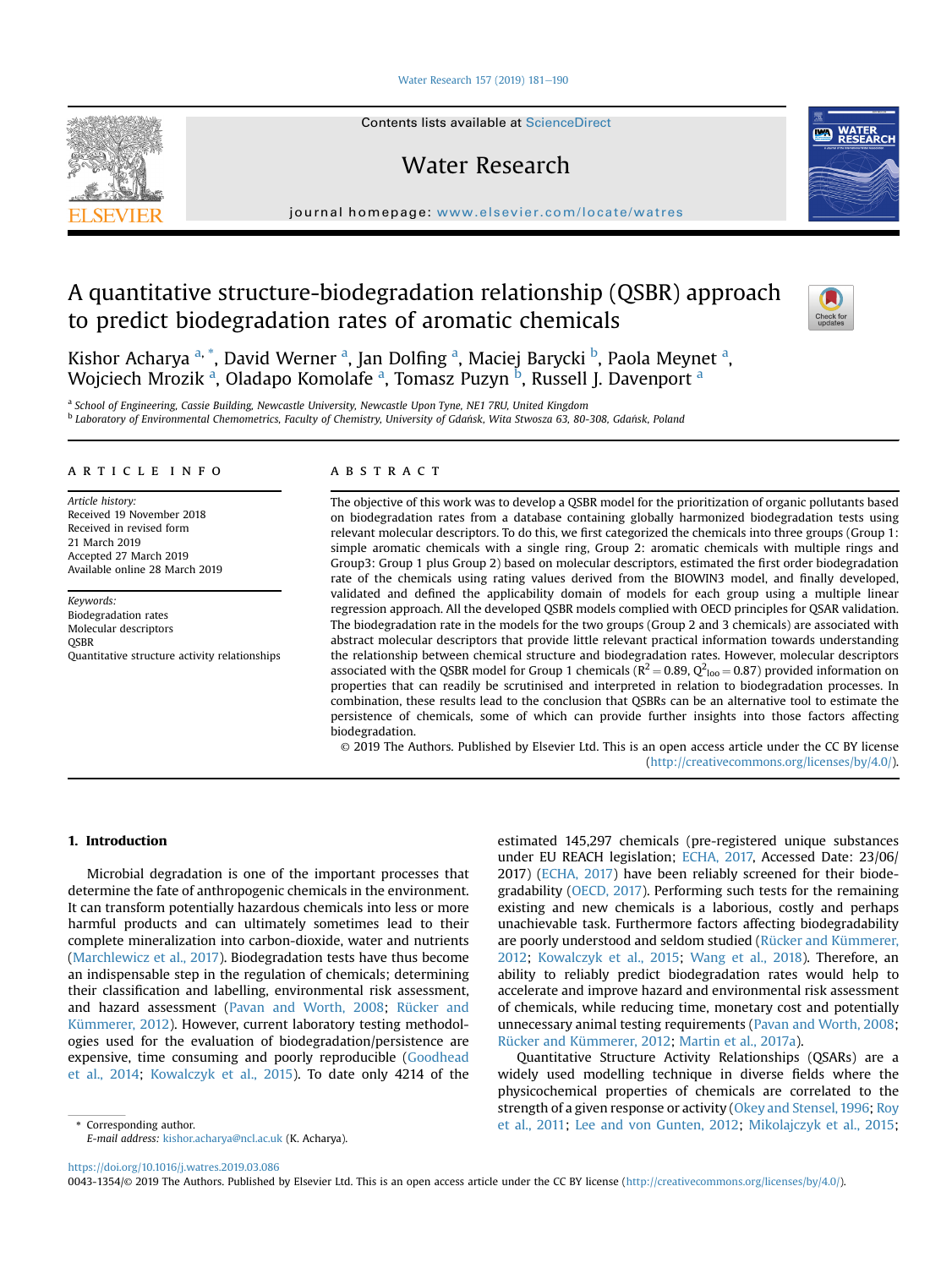[Cvetnic et al., 2017](#page-8-0)). In recent years, the application of QSARs to biodegradation (Quantitative Structure Biodegradability Relationship, QSBR) has been advocated [\(Pavan and Worth, 2008;](#page-9-0) [Rücker](#page-9-0) [and Kümmerer, 2012\)](#page-9-0), providing valuable prediction of relative or absolute biodegradation rates, and/or transformation products of biodegradable chemicals, strictly on the basis of chemical structures without having to undertake laboratory testing. Such models could provide a powerful tool to forecast the environmental fate of chemicals and assist in ranking them for in-depth evaluation. However, such techniques are either rarely used in practice or rarely receive regulatory acceptance (QSBRs currently provide reliable regulatory data for 20 of 15,873 registered chemicals in the ECHA database) [[\(ECHA, 2017](#page-8-0)); Accessed Date: 23/06/2017], largely due to a lack of high-quality experimental data ([Rücker and](#page-9-0) [Kümmerer, 2012\)](#page-9-0).

Biodegradation models are broadly classified into qualitative and quantitative models. Qualitative models simply predict if a chemical is biodegradable or not, mostly using structural fragments as a molecular descriptor [\(Gamberger et al., 1996a,](#page-8-0) [1996b;](#page-8-0) [Loonen](#page-8-0) [et al., 1999](#page-8-0); [Tunkel et al., 2000\)](#page-9-0), whereas quantitative models predict the rate and sometimes biodegradation pathways of chemicals, mostly using different structural and physicochemical properties of a chemical [such as molecular descriptors] [\(Arnot](#page-8-0) [et al., 2005](#page-8-0); [Cvetnic et al., 2017\)](#page-8-0). The Organization for Economic Co-operation & Development (OECD) principles for QSAR state that the rigorous validation of QSARs (or QSBRs) requires; (i) a defined endpoint, (ii) a defined domain of applicability, (iii) appropriate measures of goodness of fit, robustness and predictability, (iv) expressed in the form of unambiguous algorithms and (v) if possible, capable of providing a potential mechanistic interpretation of biodegradation [\(Netzeva et al., 2005](#page-8-0)). Most of the currently available quantitative QSBR models do not comply with all these principles; they are built based on a small set of congeners without a defined, or at least an uncertain, applicability domain [the theoretical area of the chemical space, where for the particular mechanism of biological action or function, the model's predictions are reliable ([Puzyn et al., 2009\)](#page-9-0)] ([Paris et al., 1982,](#page-8-0) [1983](#page-8-0); [Banerjee et al.,](#page-8-0) [1984](#page-8-0); [Paris and Wolfe, 1987;](#page-8-0) [Pitter and Chudoba, 1990](#page-9-0); [Okey and](#page-8-0) [Stensel, 1996](#page-8-0); [Arnot et al., 2005;](#page-8-0) [Yang et al., 2006\)](#page-9-0), and rarely provide information that can be used to better understand the mechanisms of the biodegradation process. This limits their application in predicting the biodegradability of chemicals with diverse structural properties. There is a need for the development of new validated and mechanistic quantitative models ([Pavan and](#page-9-0) [Worth, 2008](#page-9-0)), which would be helped by the availability of high quality endpoint data for biodegradation (preferably quantitative) for a diverse set of chemicals. However, such data for biodegradation rates are currently lacking [\(Rücker and Kümmerer, 2012;](#page-9-0) [Nolte](#page-8-0) [et al., 2018](#page-8-0)), therefore, these must be estimated from standardized biodegradation screening tests [\(Arnot et al., 2005](#page-8-0)).

Advances in computational and statistical tools have motivated researchers to move towards the development of more sophisticated QSBR models by allowing the calculation of the numerous 1D,  $2D$ ,  $3D$  – structural and quantum mechanical molecular descriptors that can provide potential information on a chemical's structural, physical, or electronic properties that have influence on biodegradation process [\(Mauri et al., 2006](#page-8-0); [Helguera et al., 2008;](#page-8-0) [Pavan and](#page-9-0) [Worth, 2008\)](#page-9-0). The availability of databases containing harmonized biodegradation data further allows such models to be tested and validated ([Mansouri et al., 2013;](#page-8-0) [Ceriani et al., 2015](#page-8-0)). The objective of this work was to develop QSBR models able to provide a potential mechanistic interpretation for organic pollutants based on biodegradation rates from a database containing globally harmonized biodegradation tests using relevant molecular descriptors. Models were developed and validated following the OECD principals for QSAR validation. The developed models would not only improve our understanding of the biodegradation of such chemicals, but could also be used as a means of prioritising and classifying chemicals in regulatory hazard and risk assessments in place of expensive and time-consuming laboratory biodegradation tests.

## 2. Methods

## 2.1. Chemical selection and molecular descriptor calculation

140 organic chemicals (Tables  $SI-5$ ) categorized either as priority pollutants or emerging organic pollutants in the field of water policy ([Decision\\_Number, 2001;](#page-8-0) [EPA, 2003](#page-8-0); [Lee and von Gunten,](#page-8-0) [2012](#page-8-0)) were initially selected for model development. The identified chemicals encompass aliphatic, aromatic and cyclic chemicals.

In the QSBR approach, information on the structural features of chemical are encoded as numerical values of molecular descriptors and provides separate information about the chemical's structure.

Each chemical was characterized by 4897 molecular descriptors. 4885 descriptors were computed by DRAGON software, used world-wide for the calculation of molecular descriptors [Version 6.0-2014, ([Dragon\)](#page-8-0)]. The descriptors of selected chemicals in the DRAGON software were computed with the optimized structure (i.e. structure with minimum energy conformation) of the chemicals. The optimization of structures was performed with semiempirical PM7 method implemented in MOPAC software ([Stewart, 2007](#page-9-0)). Descriptors with constant values (i.e. some descriptors have the same value for all chemicals) and inter-correlated descriptors (i.e. correlation coefficient greater than 0.9) were excluded in a pre-reduction step; thus obtaining a set of 2459 DRAGON molecular descriptors. Detailed information on DRAGON molecular descriptors can be found in the Handbook of Molecular Descriptors ([Todeschini and Consonni, 2008\)](#page-9-0). Another 12 descriptors; physio-chemical descriptors (7 descriptors) ([Pitter and](#page-9-0) [Chudoba, 1990;](#page-9-0) [Saterbak et al., 2007](#page-9-0); [Ballabio et al., 2009](#page-8-0); [Lee](#page-8-0) [and von Gunten, 2012](#page-8-0)) and quantum-chemical descriptors (5 de-scriptors) [\(Stewart, 2007\)](#page-9-0) were obtained from online sources or computed with quantum mechanical method on optimized structure (i.e. semi-empirical PM7 method implemented in MOPAC software), respectively [Tables  $SI-6$ ].

#### 2.2. Endpoint for QSBR model

Endpoint refers to any physicochemical, biological or environmental effect that can be measured and therefore modelled. Most of the biodegradation data available in the literature are based on data-poor experimental information and are rarely reproducible ([Rücker and Kümmerer, 2012](#page-9-0)). Half-lives, which are directly linked to first-order rate, are the end-point commonly used in the regulatory assessment of persistence ([Pavan and Worth, 2008\)](#page-9-0). First order biodegradation rates derived from BIOWIN3 ultimate biodegradation rating were used as a model endpoint since experimental data for all the chemicals examined was lacking. BIOWIN3 is one of several environmental fate estimation models incorporated in EPI (Environmental Protection Interface) Suite and uses internationally harmonized biodegradation data ([US-EPA,](#page-9-0) [2012](#page-9-0)). It predicts relative ultimate biodegradation rates of chemicals using the fragment based additive approach ([US-EPA, 2012](#page-9-0)).

In this study, a new statistically significant regression relating the ultimate biodegradation rating and ultimate biodegradation half-life of 13 chemicals ([eChemPortal](#page-8-0)) was developed [Table SI-1(A and B) and Figure SI-1]. A similar approach has been used elsewhere to convert ultimate biodegradation rating into chemical half-life [\(Arnot et al., 2005\)](#page-8-0), but not specifically for the chemicals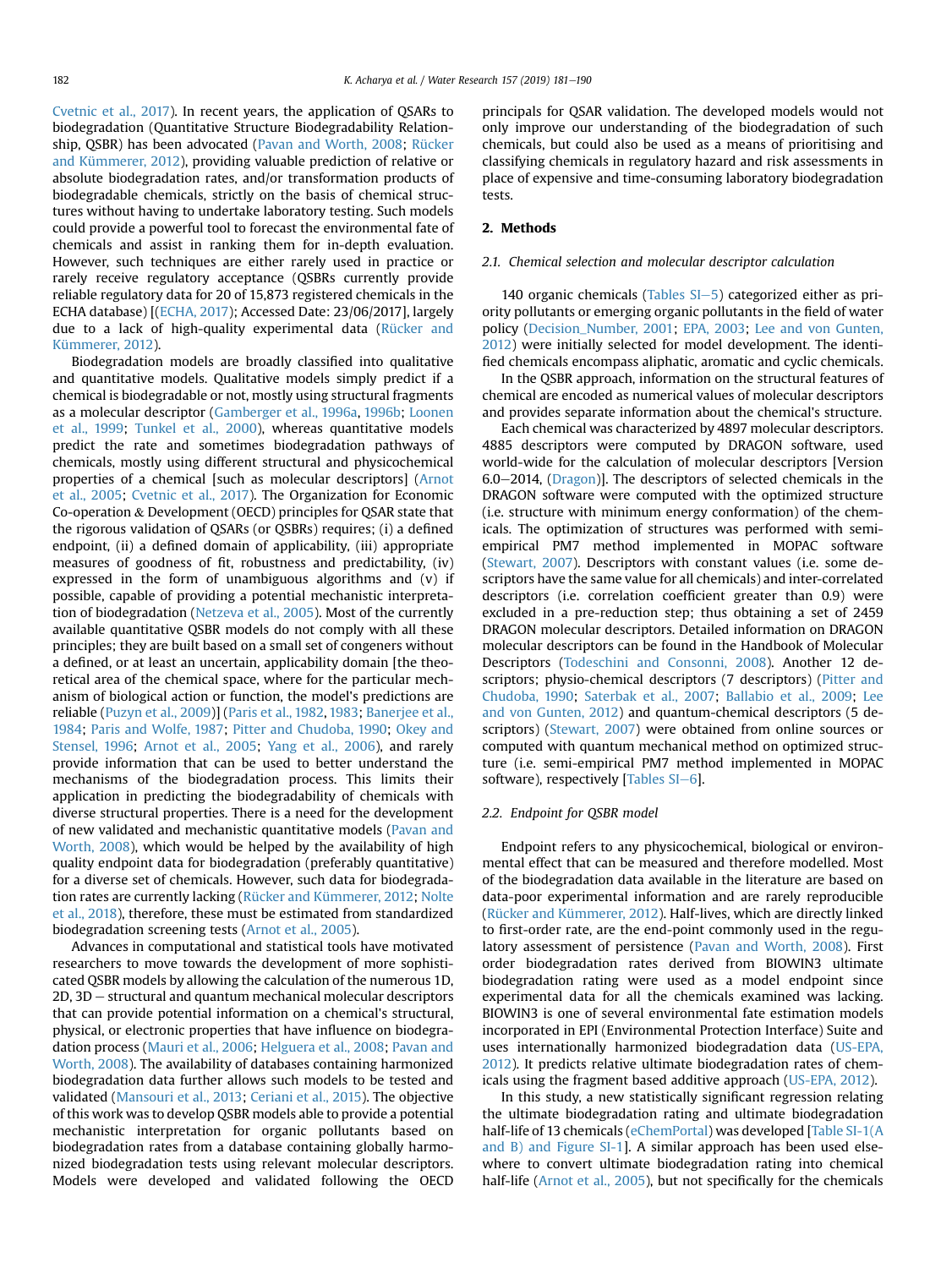examined in this study. These chemicals are among the few chemicals, which were used in the BIOWIN3 model development; this regression was used to convert semi-quantitative BIOWIN3 biodegradation ratings to half-lives of the selected chemicals in the study.

Finally, the corresponding first order biodegradation rate of all 140 chemicals were computed using the degradation half-life of the chemicals [Equation 11, SI]. The natural logarithm of first order rate was used as the response variable for subsequent QSBR modelling.

### 2.3. Screening of chemicals for QSBR model development

Clustering analysis enables pattern recognition and classification of chemicals into natural groups that are unknown beforehand, by using the common properties characterized by the values of a set of variables ([Pirhadi et al., 2015\)](#page-9-0). In this study, Hierarchical Clustering Analysis (HCA) [distance: Euclidean, method: Ward] was used to group chemicals into clusters based on calculated molecular descriptors ([Pirhadi et al., 2015\)](#page-9-0). This resulted into four main clusters [Figure SI-3], composed, respectively, of aliphatic chemicals and few simple aromatic chemicals (cluster 1); mostly simple chemicals having a single aromatic ring and a few aliphatic, polyaromatic and acyclic chemicals (cluster 2 and 3); and mostly poly-aromatic chemicals and a few cyclic chemicals (cluster 4). Aliphatic chemicals from the first cluster were excluded from further analysis, as there were too few (20 chemicals) for reliable QSBR model development and validation, even though first order rates for those chemicals were available. It has to be noted that a QSBR model developed with a small dataset would not reflect the complete property space, and as a consequence QSBR results cannot be used to confidently predict the desired activity ([Cherkasov et al., 2014\)](#page-8-0). Furthermore, a small number of acyclic and aliphatic chemicals (in total 17 chemicals) were present in clusters 2, 3 and 4, which were therefore also excluded from further analyses, since they are unlikely to confirm to the same applicability domain as aromatic chemicals. Therefore, only aromatic chemicals (103 chemicals) were considered for further model development.

#### 2.4. Dataset splitting

Cluster analysis in general revealed that [Figure SI-3], regardless of the number of observed clusters, the distance between different clusters for simple aromatic chemicals (i.e. clusters 1, 2 and 3) were closer to each other as compared to the cluster for poly-aromatic chemicals (i.e. cluster 4). We decided to develop QSBR models for simple aromatic chemicals and poly-aromatic chemicals separately, and also a combined model for all aromatic chemicals. After discarding cluster 1 and other structurally dissimilar chemicals (mentioned in Section 2.3), the selected aromatic chemicals were classified into three groups (see Tables  $SI-2$ , Tables  $SI-3$  and Tables  $SI-4$ ): (i) Group 1 (simple aromatic chemicals with one aromatic ring, 69 chemicals; from clusters 2 and 3); (ii) Group 2 (polyaromatic chemicals, 34 chemicals, from cluster 4) and (iii) Group 3 (all aromatic chemicals; Group  $1 +$  Group 2, 103 chemicals). Each group was analysed as a separate dataset for QSBR modelling. It should be noted that each cluster was not used as a separate dataset for QSBR model development, as it was unlikely to confirm to the same applicability domain due the presence of chemicals with structural dissimilarities. Furthermore, simple aromatic chemicals formed two clusters, and would have required two different models despite showing some similarity. Firstly, Principal Component Analysis [PCA] was used for each group to identify any outliers that could affect the robustness and fitness of the model ([Gramatica](#page-8-0) [et al., 2013](#page-8-0)) ([Pirhadi et al., 2015](#page-9-0)). This analysis also aided in selecting training and validation sets. Subsequently, the randomby-response approach (sorting chemicals by ordering them according to increasing/decreasing order of end point value) was applied to split the chemicals into training and validation sets ([Mikolajczyk et al., 2015\)](#page-8-0). To perform splitting, the third chemical from the sorted chemical list was selected from the set as a first validation chemical. Subsequently every third chemical (if possible) was selected from the sorted list as a validation chemical. The remaining chemicals formed the training set. The chemical with the highest and the lowest biodegradation rates were included in the training set, to guarantee that the prediction set spanned the entire range of the experimental measurements and was numerically representative of the dataset. The final QSBR model for Group 1, Group 2 and Group 3 were developed with 60 [Tables  $SI-2$ ], 28 [Tables  $SI-3$ ], and 84 [Tables  $SI-4$ ] chemicals, respectively.

## 2.5. QSBR model development and validation

QSARINS software (Version 2.0) ([Gramatica et al., 2013\)](#page-8-0) was used to develop a QSBR model for the split dataset using Multiple Linear Regression (MLR) techniques. In MLR, the endpoint  $(y_i)$  is described with the best combination of the most relevant autoscaled descriptors used as independent variables  $(x_1, x_2, ... x_n)$ , as follows:

$$
y_i = b_0 + b_1 x_1 + b_2 x_2 + \dots + b_n x_n \tag{1}
$$

where  $b_0$  is the intercept and  $b_1$ ,  $b_2$ , ... $b_n$  are the regression coefficients. It has to be noted that, the two step approach involving clustering (i.e. HCA) and activity prediction (i.e. MLR) are two distinct and independent steps used for different purposes both from molecular descriptors. This approach is recommended when QSAR models need to be developed from datasets having large number of chemicals with diverse structure [\(He and Jurs, 2005\)](#page-8-0).

Initially, DRAGON descriptors (i.e. 2459 descriptors) were used to develop QSBR models for the three groups defined in Section 2.4. The best combination of the most relevant descriptors was selected using the Genetic Algorithm [GA] [\(Pavan and Worth, 2008;](#page-9-0) [Gramatica et al., 2013](#page-8-0)) incorporated in QSRINS. This technique allows identification of the best solution (i.e. helps to search the best combination of descriptors) by maximizing (or minimizing) a selected fitness function. In this study,  $Q^2_{\text{Loo}}$  (Cross validated coefficient; used to evaluate the model's performance in predictions) was selected as a fitness function. [Fig. 1](#page-3-0) summarizes the detailed methodological steps performed during QSBR model development.

The best models developed by QSARINS were sorted using fitting (R<sup>2</sup>, SI, Eq. (1) and RMSE<sub>tr</sub>, SI, Eq. (2)) and robustness ( $Q^2$ <sub>LOO</sub>, SI, Eq. (3) and  $RMSE_{CV}$ , SI, Eq. (4)) criteria. Correlation coefficient  $(R^2)$  and the root mean square error of calibration (RMSE<sub>tr</sub>) were used as measures of the goodness of fit for the developed model ([Puzyn et al., 2009](#page-9-0)). Cross validated coefficient  $Q^2_{\,\rm LOO}$  (leave one out method) and root-mean-square-error of cross validation  $(RMSE_{CV})$ were used to verify its stability and robustness [\(Puzyn et al., 2009\)](#page-9-0). For details please refer to the SI.

The internally optimized, stable and robust models were further evaluated for their external predictive power with chemicals not used in the model building process using different external validation parameters like Q<sup>2</sup><sub>F1</sub> (Eq. 5, SI) Q<sup>2</sup><sub>F2</sub> (Eq. 6, SI), Q<sup>2</sup><sub>F3</sub> (Eq. 7, SI) and root-mean-square-error of prediction ( $RMSE<sub>B</sub>$ , Eq. (8)). ([Chirico](#page-8-0) [and Gramatica, 2011\)](#page-8-0). These are predictive squared correlation coefficients and for details please refer to the SI.

In addition, the Applicability Domain of the finally selected model was assessed by the leverage approach and using the Wil-liams graph [\(Roy et al., 2011\)](#page-9-0), a plot of leverage values  $(h)$  versus standardized residuals that generally identifies the structural outliers (X-Outliers, those having leverage value greater than critical h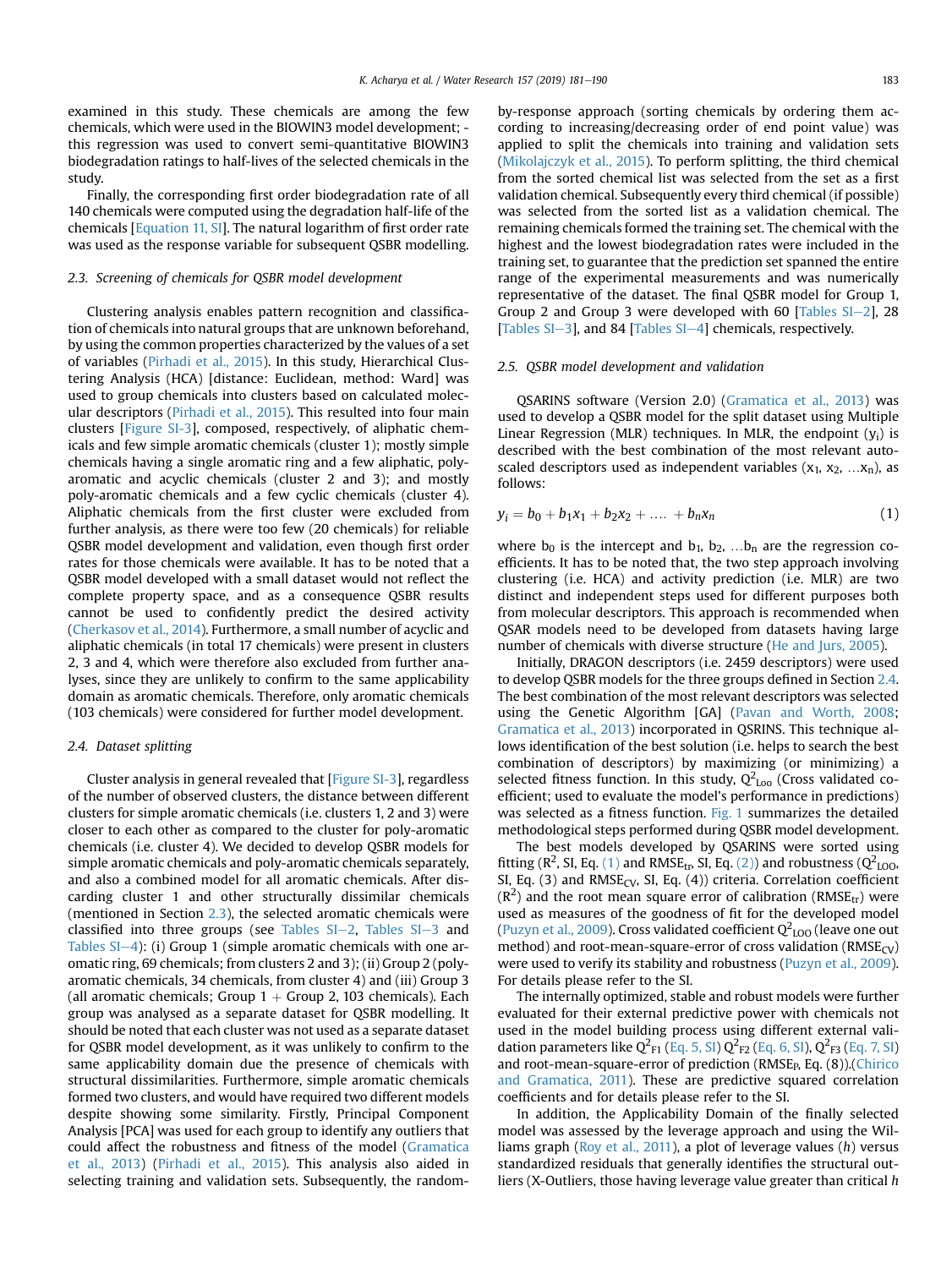<span id="page-3-0"></span>

Fig. 1. Detailed procedure for developing QSBR models (adopted from[\(Mikolajczyk](#page-8-0) [et al., 2015\)](#page-8-0):).

value) and the residual outliers (Y-outliers, those with predicted response value above the user defined standardized residual limit). The critical h value  $(h^{\dagger})$  is calculates as:

 $h^* = 3(p+1)/n$ , where p is the number of model predictors, and  $n$  is the number of objects (training chemicals) used to calculate the model.

The leverage value  $(h_i)$  is calculated from the molecular descriptors included in the model, and estimated according to Equation 9 (SI).

After identifying the best model with three DRAGON descriptors for Group1 chemicals, an attempt was made to develop new models that incorporated an additional five quantum mechanical descriptors and seven other descriptors describing different physicochemical and structural properties of chemicals (15 descriptors; Tables  $SI-6$ ). These descriptors were those that pertained to electronic properties and functional groups within the chemical, which have been shown to influence the biodegradation of a chemical ([Pitter and Chudoba, 1990](#page-9-0); [Nolte and Ragas,](#page-8-0) [2017](#page-8-0)). The quantum mechanical descriptors were calculated at the semi-empirical level of theory with the use of PM7 method implemented in MOPAC software ([Stewart, 1994,](#page-9-0) [2007\)](#page-9-0), whereas other descriptors were obtained from different online databases ([Pitter and Chudoba, 1990](#page-9-0); [Ballabio et al., 2009;](#page-8-0) [Lee and von](#page-8-0) [Gunten, 2012](#page-8-0)). A similar approach as described above was used for model development.

### 3. Result and discussion

# 3.1. QSBR models

[Table 1](#page-4-0) provides the overall summary of the best model for each set of chemical groups. The QSBR model for the simple aromatic chemicals (Equation (4)) was better than the other two models for complex (Equation (3)) and aromatic chemicals (Equation (2)), as indicated by higher values for R<sup>2</sup>, Q<sup>2</sup><sub>loo</sub> Q<sup>2</sup><sub>F1,</sub> Q<sup>2</sup><sub>F2</sub> and Q<sup>2</sup><sub>F3</sub>.

The applicability domain of all three models was evaluated by a Williams plot [\(Fig. 2;](#page-4-0) Group 1 and Figure SI-4 & SI-5 [Group 2 & 3]).<br>The Williams plots verified the absence of outliers (residual values<br> $(y_i - \hat{y}_i)$  were within the limits  $\pm$  3 times standard deviation), and The Williams plots verified the absence of outliers (residual values  $(y_i - \hat{y}_i)$  were within the limits  $\pm$  3 times standard deviation), and showed good applicability of the model for the prediction of the biodegradation rates for all of the studied aromatic chemicals. In addition, none of the structures of the studied aromatic chemicals were substantially different from the training set chemicals; showing a leverage value  $h_i < h^*$  ( $h^*_{Group1} = 0.30$ ,  $h^*_{Group2} = 0.5$  and  $h^*_{Group3} = 0.206$ ) proving the applicability of this model for untested aromatic chemicals with calculated  $h_i$  values lower than the critical value ( $h^*$ ). However, it has to be noted that  $h_i$  values were estimated using Equation 9 (SI), which does not take into account structural variability or differences other than those expressed by the selected descriptors. Therefore, the applicability of the model in its actual form is restricted to chemicals which have structural similarities to those used for the training set, and should not be employed in prediction of structurally different chemicals (e.g. structural differences in Group 1 chemicals are mostly due to different substituent patterns on the mono-aromatic ring, and the model for Group 1 should not be employed in prediction for poly-aromatic chemicals).

The molecular descriptors provide information on specific physicochemical or structural characteristics of the chemical, and the ability to interpret the encoded value of the descriptors provide information on the molecular features that are most likely to effect the biological activity of studied chemical ([Todeschini and](#page-9-0) [Consonni, 2008\)](#page-9-0). However, when using an extensive matrix of molecular descriptors, the mechanistic interpretation of the endpoint of interest may not always provide useful or easily interpretable information. This is evident in the current study, as the descriptors associated with QSBR models for chemical datasets belonging to Group 2 and Group 3 are relatively abstract molecular descriptors of molecular geometry, stereochemistry, conformational index, 2D finger printing and fragments counts. While for Group 1, the descriptors are for hydrophobic, electronic, steric, size and shape properties of chemical and can be more easily interpreted with respect to offering rational explanations of their affect on biodegradation. Therefore, in upcoming sections, the QSBR model for simple aromatic chemicals were principally focused up on; evaluating the model in terms of different model parameters, defining its applicability domain and providing an underlying understanding between the biodegradation rate and the molecular descriptors associated with the model. Furthermore, an attempt was made to improve the existing model by incorporating some other common descriptors specifically associated with biodegradation of chemicals, namely, quantum mechanical, hydrophobic, steric and electronic descriptors (Tables  $SI-6$ ).

## 3.2. QSBR model for simple aromatic chemicals (group 1)

[Table 3](#page-6-0) provides the summary statistics for the three-descriptor based QSBR model for simple aromatic chemicals (Equation (4), [Table 1\)](#page-4-0). There was no significant inter-correlation (Pearson Correlation Coefficient, P-value > 0.05) between the three descriptors (Tables SI-7). This model showed high stability ( $R^2 = 0.8924$ ),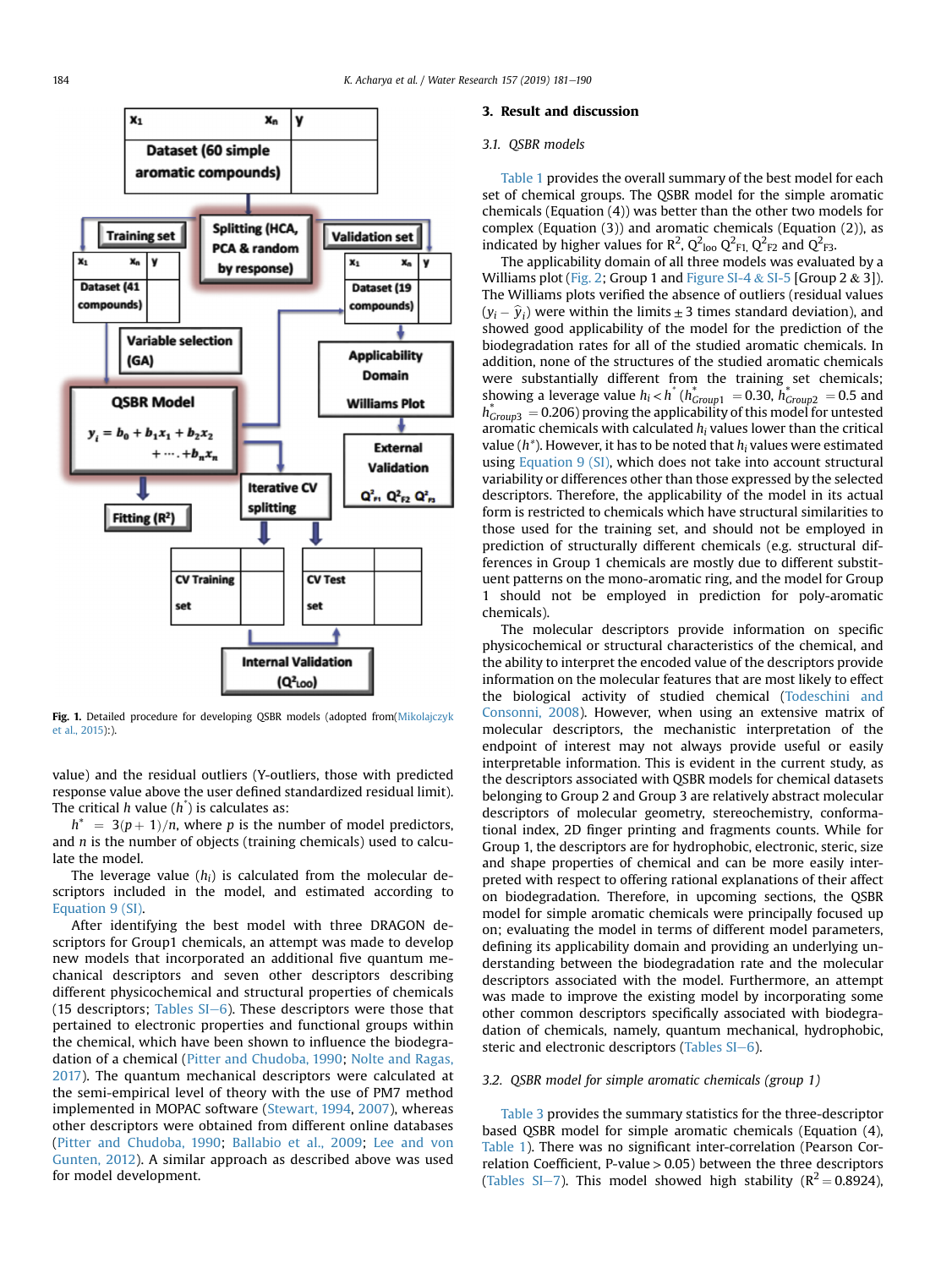<span id="page-4-0"></span>

| Table 1 |  |
|---------|--|
|---------|--|

Summary of the best QSBR model for each of the selected groups of chemicals.

| Chemical Group                                            | Total<br>Number of<br>Chemicals<br>in the<br>model               | <b>Model Equation</b>                                                                                                            | <b>Model Statistics</b>                                                                                                                              | Description of each descriptor<br>used in the model                                                                                                                                                                                                                                                                    |
|-----------------------------------------------------------|------------------------------------------------------------------|----------------------------------------------------------------------------------------------------------------------------------|------------------------------------------------------------------------------------------------------------------------------------------------------|------------------------------------------------------------------------------------------------------------------------------------------------------------------------------------------------------------------------------------------------------------------------------------------------------------------------|
| Aromatic<br>chemicals<br>(Group3)                         | Total: 84<br><b>Training</b><br>Set: 59<br>Validation<br>Set: 25 | $ln(\text{rate}) = -2.6767 - 0.0408* \text{Sp}$ Abs $B(m) - 0.9678* \text{P}2u +$<br>$0.0039*P_VSA_{e_5}$ [Equation (2)]         | ${\bf R}^2 = 0.8156{\bf Q}_{\rm 100}^2 =$<br>$0.7905Q_{F2}^2 =$<br>$0.8138 \mathbf{Q}_{\mathbf{F1}}^2 = 0.8130 \mathbf{Q}_{\mathbf{F3}}^2$<br>0.8157 | $Sp\_Abs_B(m)$ : graph energy from<br>Burden matrix weighted by mass<br>(2D matrix-based descriptors)<br>P2u: 2nd component shape<br>directional WHIM index/<br>unweighted (WHIM descriptors) <sup>a</sup><br>P_VSA_e_5 : P_VSA-like on<br>Sanderson electronegativity, bin<br>5 (P_VSA-like descriptors) <sup>b</sup> |
| Complex<br>Aromatic<br><b>Chemicals</b><br>(Group2)       | Total: 28<br>Training<br>Set: 18<br>Validation<br>Set: 10        | $ln(\text{rate}) = 3.226 - 1.6447 * SM2 \cdot B(m) + 0.0803 * RDF145e$ [Equation (3)] $R^2 = 0.8647Q_{\text{long}}^2$            | $0.8176Q_{F2}^2 =$<br>$0.8541 \mathbf{Q}_{\mathbf{F1}}^2 = 0.8373 \mathbf{Q}_{\mathbf{F3}}^2$<br>0.8859                                              | $SM2_B(m)$ : spectral moment of<br>order 2 from Burden matrix<br>weighted by mass (2D matrix-<br>based descriptors)<br><b>RDF145e</b> : Radial Distribution<br>Function - 145/weighted by<br>Sanderson electronegativity (RDF<br>$descriptors)^c$                                                                      |
| Simple Aromatic Total: 60<br><b>Chemicals</b><br>(Group1) | Training<br>Set: 41<br>Validation<br>Set: 19                     | $\ln(\text{rate}) = -3.2495 - 0.2237 * nN - 0.3907 * Mor08u - 0.2781 * nArX$ $R^2 = 0.8924Q_{\text{long}}^2$<br>Equation $(4)$ ] | $0.8718Q_{F2}^2 =$<br>$0.8829Q_{\text{F1}}^2 = 0.8835Q_{\text{F3}}^2$<br>0.9178                                                                      | nN: Number of nitrogen atom<br>(Constitutional Index)<br>Mor08u: un-weighted descriptor<br>with scattering parameter<br>$(s) = 7 \text{ Å}^{-1}$ (3D Molecular<br>Representations of Structure<br>based on Electron diffraction)<br>nArX: Number of halogen on<br>aromatic rings (Functional group<br>counts)          |

a WHIM descriptors; Weighted Holistic Invariant Molecular descriptors) are geometrical descriptors based on statistical indices calculated on the projections of the atoms along principal axes.

<sup>b</sup> P\_VSA-like descriptor; the amount of van der Waals surface area (VSA) having a property P in a certain range.

<sup>c</sup> RDF descriptor; Molecular descriptors obtained by radial basis functions centered on different interatomic distances (from 0.5A to 15.5A).

robustness ( $Q^2_{LQO} = 0.8718$ ), and external predictive ability  $(Q<sup>2</sup><sub>F1</sub> = 0.8829, Q<sup>2</sup><sub>F2</sub> = 0.8835, and Q<sup>2</sup><sub>F3</sub> = 0.9178).$  The plots of the experimental versus predicted values ([Fig. 3](#page-5-0) A and B) showed very good agreement between BIOWIN3 derived first order biodegradation rates and the model predicted values of biodegradation rate for 60 aromatic chemicals for both training and validation sets (slopes of 0.89). Likewise, model predicted half-life and BIOWIN3 derived half-life also showed good agreement (slope of 0.96). In addition, the plots confirmed the predictive capability of the developed model.

After identifying the best three DRAGON descriptors (nN, nArX and Mor08u), a further 12 descriptors were included in the dataset to develop new models using the same approach (Tables  $SI-6$ ). The summary of the best 10 models based on 4 descriptors is reported in [Table 2](#page-5-0). All the models were robust (89.8  $<$  R<sup>2</sup> $>$  93.1%) and stable (86.9% >  $Q_{\text{loo}}^2$  < 91.1%) and have good predictive ability (85.6%<



Fig. 2. Williams plot for the applicability domain of the full model based on three descriptors for Group 1.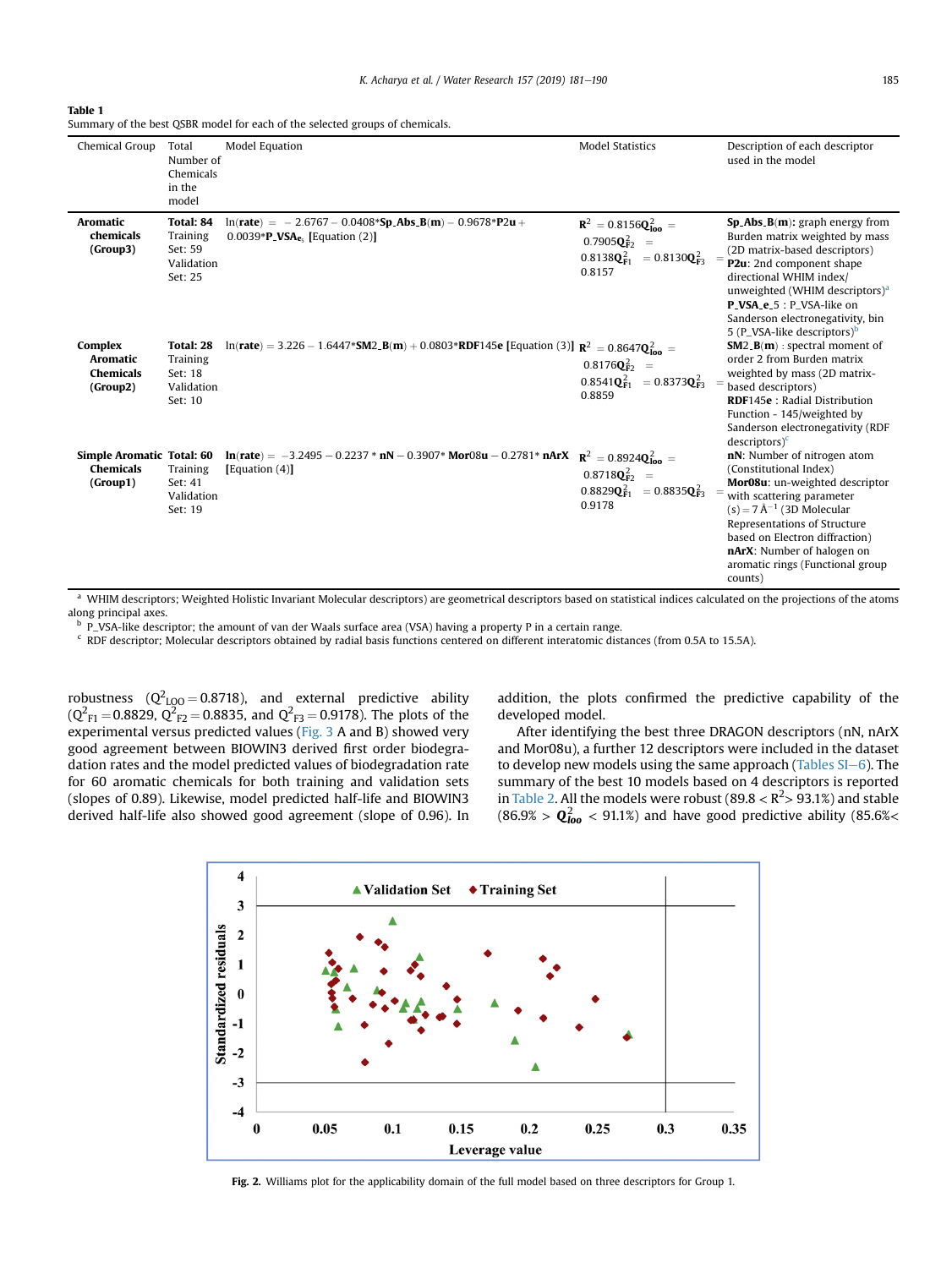<span id="page-5-0"></span>

 $[{\rm B}]$ 



Fig. 3. (A) Plot of BIOWIN3 derived rates versus model calculated values for the full model based on three descriptors. (B) Plot of BIOWIN3 derived half-life versus model estimated half-life for the full model based on three descriptors.

Table 2

Summary of the 10 best models with 4 descriptors. Models were developed using Multiple Linear Regression (MLR) technique and the best combination of the most relevant descriptors was selected using the Genetic Algorithm (GA). Molecular descriptors used in the model are electronic, steric or lipophilic properties of chemicals.

| No. | Size | Variables                        | R <sub>2</sub> | RMSE <sub>tr</sub> | Е       | $Q^2$ loo | RMSEcv | $RMSE_{ext}$ | $Q^2_{F1}$ | $Q^2_{F2}$ | $Q_{F3}^2$ |
|-----|------|----------------------------------|----------------|--------------------|---------|-----------|--------|--------------|------------|------------|------------|
|     | 4    | nN Mor08u nArX MR                | 0.931          | 0.067              | 117.203 | 0.911     | 0.075  | 0.053        | 0.937      | 0.937      | 0.956      |
|     | 4    | nN Mor08u nArX vX1               | 0.930          | 0.067              | 115.552 | 0.911     | 0.075  | 0.056        | 0.931      | 0.931      | 0.952      |
|     | 4    | nN Mor08u nArX vdw Volume        | 0.928          | 0.068              | 113.133 | 0.907     | 0.077  | 0.052        | 0.940      | 0.940      | 0.958      |
|     | 4    | nN Mor08u nArX vX2               | 0.924          | 0.069              | 106.728 | 0.905     | 0.078  | 0.060        | 0.920      | 0.920      | 0.944      |
|     | 4    | nN Mor08u nArX electronic energy | 0.915          | 0.074              | 94.201  | 0.890     | 0.084  | 0.068        | 0.898      | 0.898      | 0.928      |
| b   | 4    | nN Mor08u nArX MW                | 0.914          | 0.074              | 93.498  | 0.886     | 0.085  | 0.070        | 0.891      | 0.891      | 0.923      |
|     | 4    | nN Mor08u nArX total energy      | 0.909          | 0.076              | 87.780  | 0.883     | 0.086  | 0.073        | 0.881      | 0.880      | 0.916      |
| 8   | 4    | nN Mor08u nArX σ                 | 0.905          | 0.078              | 82.965  | 0.879     | 0.088  | 0.075        | 0.876      | 0.875      | 0.912      |
| 9   | 4    | nN Mor08u nArX Log P             | 0.904          | 0.078              | 82.003  | 0.875     | 0.089  | 0.080        | 0.857      | 0.856      | 0.899      |
| 10  | 4    | nN nArX total energy vdw Volume  | 0.898          | 0.080              | 77.379  | 0.869     | 0.091  | 0.062        | 0.915      | 0.915      | 0.940      |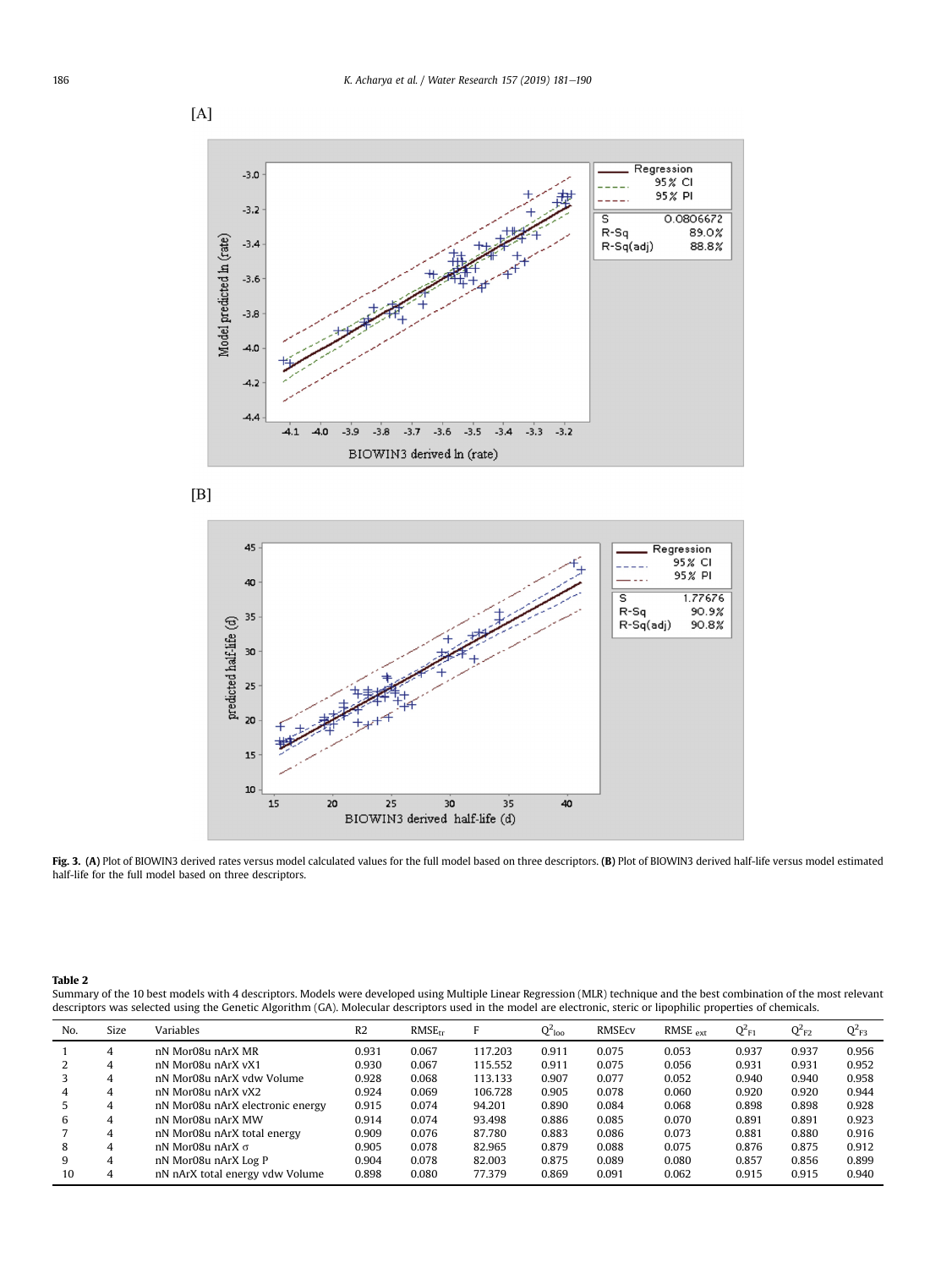<span id="page-6-0"></span>

| Table 3                                       |
|-----------------------------------------------|
| Model statistics of 3 descriptors QSBR model. |

| Variable  | Coeff.    | Std. coeff. | p-value  | Fitting                     | Internal validation               | <b>External Validation</b>        |            |            |
|-----------|-----------|-------------|----------|-----------------------------|-----------------------------------|-----------------------------------|------------|------------|
|           |           |             |          | $R^2$ (RMSE <sub>tr</sub> ) | $Q^2_{100}$ (RMSE <sub>CV</sub> ) | $Q_{F1}^2$ (RMSE <sub>ext</sub> ) | $Q_{F2}^2$ | $Q^2_{F3}$ |
| Intercept | $-3.2495$ |             |          | 0.894(0.0827)               | 0.8718(0.0903)                    | 0.8835(0.0723)                    | 0.8829     | 0.9178     |
| nN        | $-0.2237$ | $-0.4604$   | 0        |                             |                                   |                                   |            |            |
| Mor08u    | $-0.3907$ | $-0.3796$   | $\Omega$ |                             |                                   |                                   |            |            |
| nArX      | $-0.2781$ | $-0.9225$   | 0        |                             |                                   |                                   |            |            |

 $\mathsf{Q}^2$ ext >95.8%). In addition, all the descriptors from the developed models provide interpretable and possible mechanistic insights into the model, as these descriptors are related to electronic, steric and lipophilic properties of chemicals. Biodegradation of a chemical has been shown to be influenced by electronic and lipophilic properties, along with functional groups within the chemical ([Parsons and Govers, 1990;](#page-9-0) [Cvetnic et al., 2017](#page-8-0)).

# 3.3. QSBR model descriptors and their interpretation in relation to biodegradation rates

In this study, a simple linear regression model developed (result not shown) for Group 1 chemicals using substituent constant  $(\sigma)$ , which quantitatively examines the inductive and resonance effect of substituents on the biodegradation rate, had poor fitting and stability ( $R^2 = 0.173$ ). Recently, authors have suggested using a combination of different categories of descriptors (e.g. quantum chemical, topological, constitutional) for improved QSAR performance in order to predict biological activity (e.g. biodegradation rates) ([Mamy et al., 2015;](#page-8-0) [Cvetnic et al., 2017](#page-8-0)). The type, number and position of substitutions on the aromatic ring are important parameters that determine the topological and electronic characteristics of aromatic chemicals and ultimately influence the degree and rate of biodegradation. The information provided by the descriptors (substituent constant  $[\sigma]$ , nN, nArX and Mor08u) used in this study is in agreement with the effect of substitutions in the aromatic ring as follows.

Mor08u is an un-weighted MoRSE (Molecular Representations of Structure based on Electron diffraction) descriptors with scattering parameter (s) =  $7 \text{ Å}^{-1}$  and calculated according to Equation 10 (SI). The calculated values of different MoRSE descriptors for chemicals are based on their structural features, where distance among the different atoms within a molecule will be the principal means to separate the molecule from others [\(Devinyak et al., 2014\)](#page-8-0). When QSAR models are developed for a structurally similar group of chemicals, the difference in the value of 3D-MoRSE descriptor is due to several neighbouring atom pairs in the molecule ([Devinyak](#page-8-0) [et al., 2014\)](#page-8-0). The differences in these descriptor values result in different physicochemical properties for the monoaromatic chemicals, attributable to differences in the number, type and position of substituents on the aromatic ring, which in turn affect the biodegradation rate. This interpretation is in agreement with results previously published in the literature [\(Sikarwar and Dixit,](#page-9-0) [2012\)](#page-9-0), where an individual QSAR model was used to predict the molar refractivity, partition coefficient and polarizability of 34 phenolic chemicals, using 3D-MoRSE descriptors and Eigen values respectively.

Number of Nitrogen (nN) and Halogen Atoms in Aromatic Chemical (nArX): The biodegradability of a molecule is influenced by electronic (inductive and mesomeric), steric and lipophilic properties of a molecular system ([Pitter and Chudoba, 1990\)](#page-9-0). In particular, the type, number and position of substituent groups present in the aromatic molecule strongly determine the electronic characteristics of that molecule. Both electronic inductive and mesomeric effects are responsible for attraction or repulsion of electrons, affecting the electron density in the reaction centre. The presence of halogen and nitrogen atoms in the aromatic system will contribute to deplete the electron density of the reaction system. In biodegradation reactions, the initial attack on the aromatic ring is mostly assumed to be electrophilic in nature, therefore the presence of electron  $-$  attracting elements (like halogens [-F, -Cl, Br, -I] and nitrogen [-CN, -NO<sub>2</sub>, -NH $_3^+$ , -CONH $_2$ ]) deactivate the aromatic ring in certain positions for attack by oxygenases and results in a lower biodegradation rate ([Pitter and](#page-9-0) [Chudoba, 1990](#page-9-0)).

## 3.4. Mechanism of aerobic biodegradation

The most practical and useful approach to QSBRs is to relate biodegradation rate data to molecular descriptors specifically providing relevant information on potential mechanisms of the biodegradation rate-limiting process. Furthermore, biodegradation rates are believed to be a function of the rate of a series of processes that occurs in a stepwise manner [\(Parsons and Govers, 1990\)](#page-9-0).

Extracellular enzymes initiate microbial mineralization of organic matter by hydrolyzing substrates to sizes sufficiently small to be transported across cell membranes. They then diffuse through the cytoplasm to reach the enzyme where the biodegradation reaction is initiated ([Arnosti, 2011](#page-8-0)). Subsequently, enzyme induction occurs, which ultimately results in the binding of the metabolic enzyme and the chemical followed by transformation of the chemical by that enzyme ([Parsons and Govers, 1990](#page-9-0); [Wammer and](#page-9-0) [Peters, 2005](#page-9-0)).

The transport of chemicals across the microbial membrane can occur either via active transport mechanisms or passive diffusion. An active transport mechanism is mostly involved in efflux and has little significant influence on biodegradation rate ([Parsons and](#page-9-0) [Govers, 1990](#page-9-0)). It has been shown that the transport of polyaromatic hydrocarbons (PAHs) across the microbial membrane generally occurs via the passive diffusion processes in some PAHdegrading bacteria ([Bugg et al., 2000\)](#page-8-0). Furthermore, uptake via passive transport tends to correlate with the descriptors that normally describe the hydrophobicity of the chemicals such as LogP (octanol-water partition coefficient), polarizability or molar refraction, 3D-MoRSE [\(Banerjee et al., 1984;](#page-8-0) [Parsons and Govers,](#page-9-0) [1990;](#page-9-0) [Mamy et al., 2015\)](#page-8-0); suggesting diffusion of a chemical through the cytoplasm is an important step in biodegradation.

The structure of chemicals also likely controls the process of metabolic enzyme induction, subsequent binding of the chemical to enzymes, and transformation of the chemical ([Parsons and](#page-9-0) [Govers, 1990\)](#page-9-0). The relationship between biodegradability of aromatic chemicals and molecular descriptors associated with the structure of chemicals are discussed in several papers [\(Wolfe et al.,](#page-9-0) [1980;](#page-9-0) [Okey and Stensel, 1996](#page-8-0)). More specifically, in monoaromatics, the number, position and type of substituent are associated with electronic properties of the chemicals and influence their biodegradability ([Pitter and Chudoba, 1990\)](#page-9-0). In such chemicals, aerobic biotransformation is generally initiated with the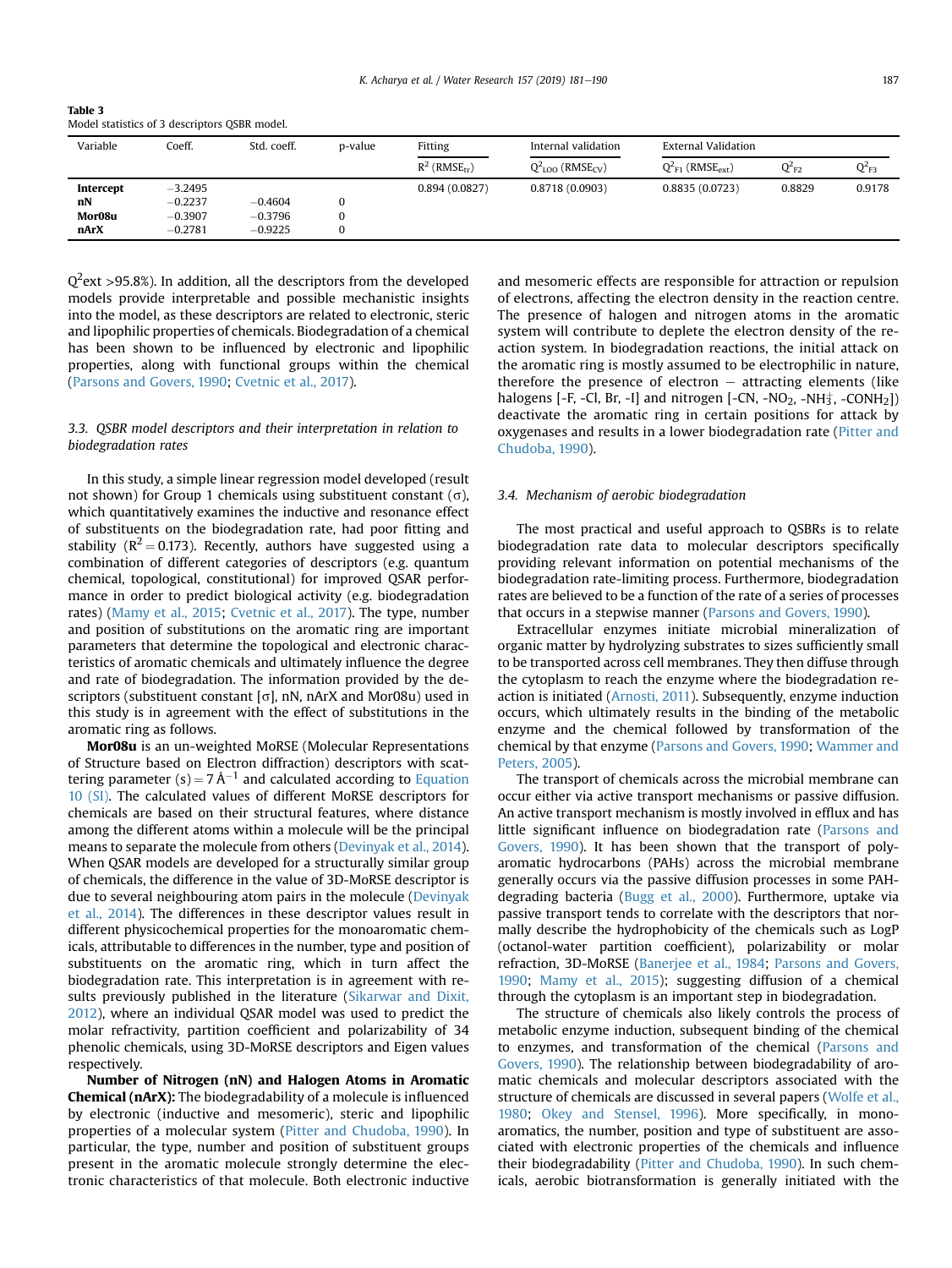addition of molecular oxygen to the aromatic ring (i.e. hydroxylation) by oxygenase or dioxygenase enzymes ([Pitter and Chudoba,](#page-9-0) [1990](#page-9-0); [Peijnenburg, 1994\)](#page-9-0), followed by aromatic ring cleavage. Hydroxylation of the aromatic ring with subsequent ring cleavage is followed by an electrophilic substitution, which are considered as the rate determining steps ([Pitter and Chudoba, 1990](#page-9-0)). The presence of certain substituent groups increases the electron density of the aromatic ring and accelerates the biodegradation process. Nitrogen and halogenic substituents strongly deplete the electron density of the aromatic ring, decreasing the rate of biodegradation as compared to degradation of aromatic chemicals with other substituents (e.g., OH, CHO, CH3). This effect was demonstrated by several authors [\(Alexander and Lustigman, 1966](#page-8-0); [Vuono et al.,](#page-9-0) [2016](#page-9-0); [Cvetnic et al., 2017\)](#page-8-0), where they showed retarded biodegradation rates of mono- and di-substituted benzene by microorganisms with chloro-, nitro- and sulfonate-substituents, whereas an increased rate was recorded in the presence of hydroxyl and carboxyl groups.

The shape and size of chemicals plays an integral role during fitting of a chemical into the active site of the enzyme ([Wammer](#page-9-0) [and Peters, 2005](#page-9-0)). Five descriptors in the current models; Mor08u, molecular weight, van der Waal volume and valence connectivity index ( $_vX^2$  and  $_vX^1$ ) are general size and shape descriptors. The association of these descriptors with biodegradation rate indicates that the steric properties of aromatic chemicals have a significant role to play in the biodegradation process. Several QSAR models relating biological activity and the molecular descriptors associated with steric properties have been developed elsewhere [\(Koch, 1982;](#page-8-0) [Paris et al., 1982;](#page-8-0) [Okey and Stensel, 1996](#page-8-0); [Ceriani et al., 2015](#page-8-0)). 3D- MoRSE descriptor like Mor08u, which is weighted by electrotopological states, combines both electronic and topological characteristics of atoms or molecules and plays an influential role in determining the biodegradability of aromatic chemicals ([Ceriani et al., 2015\)](#page-8-0).

In most chemical reactions, an energy barrier exists, and it must be surmounted for the reaction to occur. Thus, kinetic and thermodynamic parameters are integral in explaining the observed differences in biodegradation. In addition, thermodynamic feasibility is also considered as an important metric to evaluate the potential of a biodegradation reaction [\(Finley et al., 2009\)](#page-8-0). Two descriptors, electronic energy and total energy of a molecule are quantum mechanical descriptors and generally provide information of energy associated with a chemical. The relationship between the biodegradability of aromatic chemicals and descriptors associated with the energy of molecules are discussed in several papers [\(Wammer and Peters, 2005;](#page-9-0) [Yang et al., 2006](#page-9-0)). Total energy (ToE) of a molecule is the sum of total energy of all electrons  $(E_{el})$ and repulsion energy between atomic nuclei  $(E_{nuc-nuc})$  in a molecule ([Stewart, 1994\)](#page-9-0).

$$
ToE = E_{el} + E_{nuc-nuc} \tag{5}
$$

Electronic energy  $(E_{el})$  is the sum of repulsion energy between electrons and the attraction energy between electron and atomic nuclei. According to molecular orbital theory, the total electronic energy is directly associated with total energies of the individual occupied molecular orbitals, which also provides the information of total bond energy in a molecule [\(Karelson et al., 1996;](#page-8-0) [Petrucci et al.,](#page-9-0) [1997](#page-9-0)). This suggests that the higher the total energy, the higher the total bond energy of a molecule. Thus, the molecule with higher total bond energy has strong attraction between electrons and the atomic nuclei. This implies that, high energy is required to degrade such a molecule. Therefore, when an aromatic chemical has higher total energy, they are more resistant to degradation.

# 3.5. Implications for predicting biodegradation half-lives for fate and hazard assessment

'Real world' chemical half-lives in different environment compartments are essential for the reliable risk assessment of chemicals, yet, accurate datasets providing information on half-lives are lacking. Several researchers have attempted to convert BIOWIN output into half-lives and ultimately into rates ([Gouin et al., 2004](#page-8-0); [Arnot et al., 2005;](#page-8-0) [Aronson et al., 2006\)](#page-8-0), which allows the prioritization of chemicals according to their relatively biodegradabilities, even if the absolute rates may be inaccurate. We recognize that accurate prediction of half-lives or rates with a model can only be reliably achieved by training the model with actually measured half-lives or rates ([Rücker and Kümmerer, 2012\)](#page-9-0). Nevertheless, in the absence of such a dataset, we have developed a QSBR models to predict half-lives of 60 aromatic chemicals and made a comparison between the rates predicted in this study (Figure SI-2) and the rates predicted with the model developed by [Arnot et al. \(2005\)](#page-8-0) ([Arnot et al., 2005](#page-8-0)), who developed a simple linear regression model by correlating the BIOWIN outputs and experimental aqueous aerobic half-lives. There was a significant correlation between the first order rates estimated with the aforementioned model and the first order rates used in this study (univariate regression analysis;  $r^2 = 0.99$ , p-value <0.05). However, the applicability domain of the model was uncertain and the model failed to provide any insights into the principles underlying biodegradation, while our models does. Nevertheless, this observed correlation not only suggests that the QSBR model predictions are stable, but also provides a framework for evaluating the persistence of chemicals that are within the model applicability domain.

Regulatory frameworks have put much emphasis on identification and prioritization of chemicals based on their environmental hazardous properties (i.e. persistence, bioaccumulation and toxicity (PBT)) rather than on their environmental risk alone ([Martin et al.,](#page-8-0) [2017b\)](#page-8-0). Furthermore, their guidance also recommends that persistence assessment of chemicals should be performed prior to bioaccumulation and toxicity assessments in order to avoid unnecessary animal tests; the latter should be carried out only when the chemical is assigned as potentially persistent ([ECHA, 2017\)](#page-8-0). Half-lives are the commonly used end-point in the regulatory assessment of persistence ([Rücker and Kümmerer, 2012;](#page-9-0) [ECHA,](#page-8-0) [2017;](#page-8-0) [Martin et al., 2017b](#page-8-0)). The QSBR models for simple aromatic chemicals developed here, has been shown to correctly predict and interpret respectively half-lives and the affect of chemical parameters on biodegradation of chemicals based on their previous biodegradability classification obtained from BIOWIN3. These models also enabled the generation of first order biodegradation rates of chemicals. On the other hand, the models developed in this study are unable to provide any information on metabolites and transformation products. In addition, they also ignore other natural degradation or removal processes such as photolytic degradation and sorption.

# 4. Conclusions

- QSBR models for simple aromatic chemicals were robust, appear reliable and can be more easily interpreted with respect to potential mechanistic explanations of their affect on biodegradation than the models for two other groups of chemicals developed in this study.
- This is a first proof-of-principle step showing that QSBR models can be an alternative approach to expensive laboratory tests both in screening for, and making definitive classifications in, persistence assessments of chemicals, in this instance, for mono-aromatic chemicals.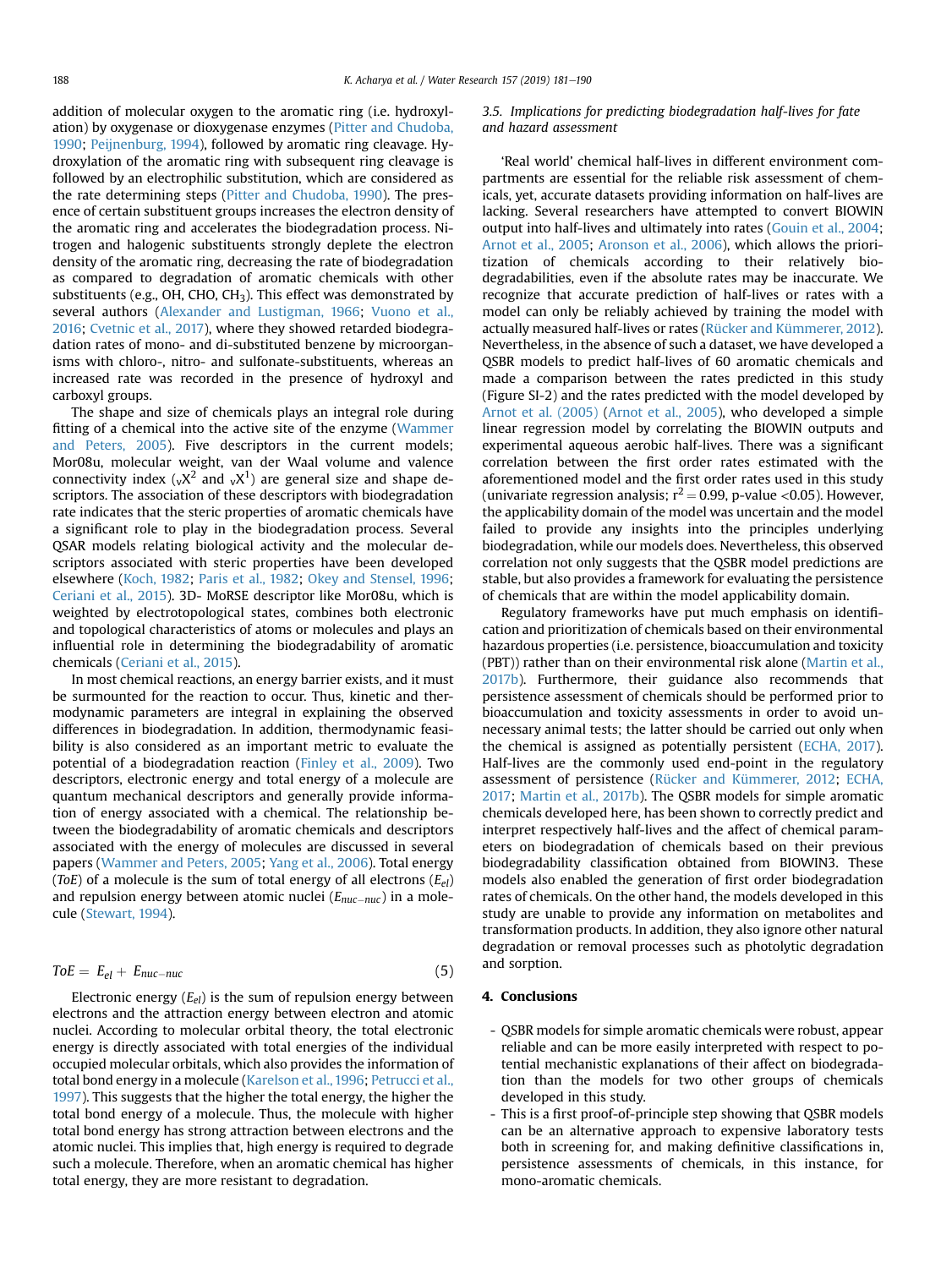<span id="page-8-0"></span>- The derived QSBR model needs further validation and calibration using experimentally determined biodegradation rates. However, a similar approach to that used here could prove useful in deriving accurate QSBRs for other classes of chemicals.

## Declaration of interests

The authors declare that they have no known competing financial interests or personal relationships that could have appeared to influence the work reported in this paper.

The authors declare the following financial interests/personal relationships which may be considered as potential competing interests.

#### Acknowledgement

This work was funded by Engineering and Physical Sciences Research Council [EPSRC] (Grant number: EP/I025782/1, Challenging Engineering Award).

## Appendix A. Supplementary data

Supplementary data to this article can be found online at <https://doi.org/10.1016/j.watres.2019.03.086>.

#### References

- [Alexander, M., Lustigman, B., 1966. Effect of chemical structure on microbial](http://refhub.elsevier.com/S0043-1354(19)30287-8/sref1) [degradation of substituted benzenes. J. Agric. Food Chem. 14 \(4\), 410](http://refhub.elsevier.com/S0043-1354(19)30287-8/sref1)-[413](http://refhub.elsevier.com/S0043-1354(19)30287-8/sref1).
- [Arnosti, C., 2011. Microbial extracellular enzymes and the marine carbon cycle.](http://refhub.elsevier.com/S0043-1354(19)30287-8/sref2) Annual review of marine science  $3,401-425$ .
- Arnot, J., Gouin, T., Mackay, D., 2005. Development and Application of Models of Chemical Fate in Canada Practical Methods for Estimating Environmental Biodegradation Rates, Canadian Environmental Modeling Network Report No. 200503. [Online]. Available at: [http://www.trentu.ca/academic/aminss/](http://www.trentu.ca/academic/aminss/envmodel/CEMNReport200503.pdf) [envmodel/CEMNReport200503.pdf](http://www.trentu.ca/academic/aminss/envmodel/CEMNReport200503.pdf).
- [Aronson, D., Boethling, R., Howard, P., Stiteler, W., 2006. Estimating biodegradation](http://refhub.elsevier.com/S0043-1354(19)30287-8/sref4) [half-lives for use in chemical screening. Chemosphere 63 \(11\), 1953](http://refhub.elsevier.com/S0043-1354(19)30287-8/sref4)-[1960.](http://refhub.elsevier.com/S0043-1354(19)30287-8/sref4)
- [Ballabio, D., Manganaro, A., Consonni, V., Mauri, A., Todeschini, R., 2009. Intro](http://refhub.elsevier.com/S0043-1354(19)30287-8/sref5)[duction to MOLE DB-on-line molecular descriptors database. MATCH Commun](http://refhub.elsevier.com/S0043-1354(19)30287-8/sref5) [Math Comput Chem 62, 199](http://refhub.elsevier.com/S0043-1354(19)30287-8/sref5)-[207.](http://refhub.elsevier.com/S0043-1354(19)30287-8/sref5)
- [Banerjee, S., Howard, P.H., Rosenberg, A.M., Dombrowski, A.E., Sikka, H., Tullis, D.L.,](http://refhub.elsevier.com/S0043-1354(19)30287-8/sref6) [1984. Development of a general kinetic model for biodegradation and its](http://refhub.elsevier.com/S0043-1354(19)30287-8/sref6) [application to chlorophenols and related compounds. Environ. Sci. Technol. 18](http://refhub.elsevier.com/S0043-1354(19)30287-8/sref6)  $(6)$ , 416-[422.](http://refhub.elsevier.com/S0043-1354(19)30287-8/sref6)
- [Bugg, T., Foght, J.M., Pickard, M.A., Gray, M.R., 2000. Uptake and active ef](http://refhub.elsevier.com/S0043-1354(19)30287-8/sref7)flux of [polycyclic aromatic hydrocarbons by Pseudomonas](http://refhub.elsevier.com/S0043-1354(19)30287-8/sref7) fluorescens LP6a. Appl. [Environ. Microbiol. 66 \(12\), 5387](http://refhub.elsevier.com/S0043-1354(19)30287-8/sref7)-[5392](http://refhub.elsevier.com/S0043-1354(19)30287-8/sref7).
- [Ceriani, L., Papa, E., Kovarich, S., Boethling, R., Gramatica, P., 2015. Modeling ready](http://refhub.elsevier.com/S0043-1354(19)30287-8/sref8) [biodegradability of fragrance materials. Environ. Toxicol. Chem. 34 \(6\),](http://refhub.elsevier.com/S0043-1354(19)30287-8/sref8) [1224](http://refhub.elsevier.com/S0043-1354(19)30287-8/sref8)-[1231.](http://refhub.elsevier.com/S0043-1354(19)30287-8/sref8)
- [Cherkasov, A., Muratov, E.N., Fourches, D., Varnek, A., Baskin, I.I., Cronin, M.,](http://refhub.elsevier.com/S0043-1354(19)30287-8/sref9) [Dearden, J., Gramatica, P., Martin, Y.C., Todeschini, R., 2014. QSAR modeling:](http://refhub.elsevier.com/S0043-1354(19)30287-8/sref9) [where have you been? Where are you going to? J. Med. Chem. 57 \(12\),](http://refhub.elsevier.com/S0043-1354(19)30287-8/sref9) [4977](http://refhub.elsevier.com/S0043-1354(19)30287-8/sref9)-[5010](http://refhub.elsevier.com/S0043-1354(19)30287-8/sref9)
- [Chirico, N., Gramatica, P., 2011. Real external predictivity of QSAR models: how to](http://refhub.elsevier.com/S0043-1354(19)30287-8/sref10) [evaluate it? Comparison of different validation criteria and proposal of using](http://refhub.elsevier.com/S0043-1354(19)30287-8/sref10) the concordance correlation coeffi[cient. J. Chem. Inf. Model. 51 \(9\), 2320](http://refhub.elsevier.com/S0043-1354(19)30287-8/sref10)-[2335](http://refhub.elsevier.com/S0043-1354(19)30287-8/sref10).
- [Cvetnic, M., Perisic, D.J., Kovacic, M., Kusic, H., Dermadi, J., Horvat, S., Bolanca, T.,](http://refhub.elsevier.com/S0043-1354(19)30287-8/sref11) [Marin, V., Karamanis, P., Bozic, A.L., 2017. Prediction of biodegradability of ar](http://refhub.elsevier.com/S0043-1354(19)30287-8/sref11)[omatics in water using QSAR modeling. Ecotoxicol. Environ. Saf. 139, 139](http://refhub.elsevier.com/S0043-1354(19)30287-8/sref11)-[149](http://refhub.elsevier.com/S0043-1354(19)30287-8/sref11).
- [Decision\\_Number, 2001. 2455/2001/EC of the European Parliament and of the](http://refhub.elsevier.com/S0043-1354(19)30287-8/sref12) [Council of 20 November 2001 establishing the list of priority substances in the](http://refhub.elsevier.com/S0043-1354(19)30287-8/sref12) fi[eld of water policy and amending Directive 2000/60/EC. Of](http://refhub.elsevier.com/S0043-1354(19)30287-8/sref12)ficial Journal of the European Communities  $15, 1-5.$  $15, 1-5.$
- [Devinyak, O., Havrylyuk, D., Lesyk, R., 2014. 3D-MoRSE descriptors explained. J. Mol.](http://refhub.elsevier.com/S0043-1354(19)30287-8/sref13) [Graph. Model. 54, 194](http://refhub.elsevier.com/S0043-1354(19)30287-8/sref13)-[203.](http://refhub.elsevier.com/S0043-1354(19)30287-8/sref13)
- Dragon. List of molecular descriptors calculated by Dragon. Available at: [http://](http://www.talete.mi.it/products/dragon_molecular_descriptor_list.pdf) [www.talete.mi.it/products/dragon\\_molecular\\_descriptor\\_list.pdf.](http://www.talete.mi.it/products/dragon_molecular_descriptor_list.pdf) (Accessed 22 May 2015).
- ECHA, 2017. Guidance on Information Requirements and Chemical Safety Assessment. Available at: [https://echa.europa.eu/information-on-chemicals/](https://echa.europa.eu/information-on-chemicals/registered-substances) [registered-substances](https://echa.europa.eu/information-on-chemicals/registered-substances). (Accessed 23 June 2017).
- eChemPortal. Available at: [http://www.echemportal.org/echemportal/index?](http://www.echemportal.org/echemportal/index?pageID=0&request_locale=en) [pageID](http://www.echemportal.org/echemportal/index?pageID=0&request_locale=en)=[0](http://www.echemportal.org/echemportal/index?pageID=0&request_locale=en)&[request\\_locale](http://www.echemportal.org/echemportal/index?pageID=0&request_locale=en)=[en](http://www.echemportal.org/echemportal/index?pageID=0&request_locale=en). March 2015.
- EPA, 2003. EPA appendix a to 40 CFR, Part 423-126 priority pollutants. Available at: <http://www.epa.gov/region01/npdes/permits/generic/prioritypollutants.pdf>.
- [Finley, S.D., Broadbelt, L.J., Hatzimanikatis, V., 2009. Thermodynamic analysis of](http://refhub.elsevier.com/S0043-1354(19)30287-8/sref18) [biodegradation pathways. Biotechnol. Bioeng. 103 \(3\), 532](http://refhub.elsevier.com/S0043-1354(19)30287-8/sref18)-[541.](http://refhub.elsevier.com/S0043-1354(19)30287-8/sref18)
- [Gamberger, D., Horvati](http://refhub.elsevier.com/S0043-1354(19)30287-8/sref19)[c, D., Seku](http://refhub.elsevier.com/S0043-1354(19)30287-8/sref19)s[ak, S., Sablji](http://refhub.elsevier.com/S0043-1354(19)30287-8/sref19)[c, A., 1996a. Applications of experts'](http://refhub.elsevier.com/S0043-1354(19)30287-8/sref19) [judgement to derive structure-biodegradation relationships. Environ. Sci. Pol-](http://refhub.elsevier.com/S0043-1354(19)30287-8/sref19) $\frac{1}{2}$ [lut. Control Ser. 3 \(4\), 224](http://refhub.elsevier.com/S0043-1354(19)30287-8/sref19)-[228](http://refhub.elsevier.com/S0043-1354(19)30287-8/sref19).
- [Gamberger, D., Seku](http://refhub.elsevier.com/S0043-1354(19)30287-8/sref20)s[ak, S., Medven,](http://refhub.elsevier.com/S0043-1354(19)30287-8/sref20) Z[., Sablji](http://refhub.elsevier.com/S0043-1354(19)30287-8/sref20)[c, A., 1996b. Application of arti](http://refhub.elsevier.com/S0043-1354(19)30287-8/sref20)ficial [intelligence in biodegradation modelling. In: Peijnenburg, W.G.M.,](http://refhub.elsevier.com/S0043-1354(19)30287-8/sref20) [Damborský, J. \(Eds.\), Biodegradability Prediction. Springer, Netherlands,](http://refhub.elsevier.com/S0043-1354(19)30287-8/sref20) pp.  $41-50$  $41-50$ .
- [Goodhead, A.K., Head, I.M., Snape, J.R., Davenport, R.J., 2014. Standard inocula](http://refhub.elsevier.com/S0043-1354(19)30287-8/sref21) [preparations reduce the bacterial diversity and reliability of regulatory](http://refhub.elsevier.com/S0043-1354(19)30287-8/sref21) [biodegradation tests. Environ. Sci. Pollut. Control Ser. 21 \(16\), 9511](http://refhub.elsevier.com/S0043-1354(19)30287-8/sref21)-[9521.](http://refhub.elsevier.com/S0043-1354(19)30287-8/sref21)
- [Gouin, T., Cousins, I., Mackay, D., 2004. Comparison of two methods for obtaining](http://refhub.elsevier.com/S0043-1354(19)30287-8/sref22) degradation half-lives. Chemosphere  $56(6)$ ,  $531-535$ .
- [Gramatica, P., Chirico, N., Papa, E., Cassani, S., Kovarich, S., 2013. QSARINS: a new](http://refhub.elsevier.com/S0043-1354(19)30287-8/sref23) [software for the development, analysis, and validation of QSAR MLR models.](http://refhub.elsevier.com/S0043-1354(19)30287-8/sref23) Comput. Chem. 34 (24), 2121-[2132.](http://refhub.elsevier.com/S0043-1354(19)30287-8/sref23)
- [He, L., Jurs, P.C., 2005. Assessing the reliability of a QSAR model's predictions'. J. Mol.](http://refhub.elsevier.com/S0043-1354(19)30287-8/sref24) [Graph. Model. 23 \(6\), 503](http://refhub.elsevier.com/S0043-1354(19)30287-8/sref24)-[523.](http://refhub.elsevier.com/S0043-1354(19)30287-8/sref24)
- [Helguera, A.M., Combes, R.D., Gonzalez, M.P., Cordeiro, M., 2008. Applications of 2D](http://refhub.elsevier.com/S0043-1354(19)30287-8/sref25) [descriptors in drug design: a DRAGON tale. Curr. Top. Med. Chem. 8 \(18\),](http://refhub.elsevier.com/S0043-1354(19)30287-8/sref25) [1628](http://refhub.elsevier.com/S0043-1354(19)30287-8/sref25)-1655
- [Karelson, M., Lobanov, V.S., Katritzky, A.R., 1996. Quantum-chemical descriptors in](http://refhub.elsevier.com/S0043-1354(19)30287-8/sref26) [QSAR/QSPR studies. Chem. Rev. 96 \(3\), 1027](http://refhub.elsevier.com/S0043-1354(19)30287-8/sref26)–[1044](http://refhub.elsevier.com/S0043-1354(19)30287-8/sref26).
- [Koch, R., 1982. Molecular connectivity and acute toxicity of environmental pollut](http://refhub.elsevier.com/S0043-1354(19)30287-8/sref27)ants. Chemosphere  $11$  (9),  $925-931$ .
- [Kowalczyk, A., Martin, T.J., Price, O.R., Snape, J.R., van Egmond, R.A., Finnegan, C.J.,](http://refhub.elsevier.com/S0043-1354(19)30287-8/sref28) [Sch](http://refhub.elsevier.com/S0043-1354(19)30287-8/sref28)äfer, H., Davenport, R.J., Bending, G.D., 2015. Refinement of biodegradation [tests methodologies and the proposed utility of new microbial ecology tech](http://refhub.elsevier.com/S0043-1354(19)30287-8/sref28)[niques. Ecotoxicol. Environ. Saf. 111, 9](http://refhub.elsevier.com/S0043-1354(19)30287-8/sref28)-[22.](http://refhub.elsevier.com/S0043-1354(19)30287-8/sref28)
- [Lee, Y., von Gunten, U., 2012. Quantitative structure-activity relationships \(QSARs\)](http://refhub.elsevier.com/S0043-1354(19)30287-8/sref29) [for the transformation of organic micropollutants during oxidative water](http://refhub.elsevier.com/S0043-1354(19)30287-8/sref29) [treatment. Water Res. 46 \(19\), 6177](http://refhub.elsevier.com/S0043-1354(19)30287-8/sref29)-[6195](http://refhub.elsevier.com/S0043-1354(19)30287-8/sref29).
- [Loonen, H., Lindgren, F., Hansen, B., Karcher, W., Niemel](http://refhub.elsevier.com/S0043-1354(19)30287-8/sref30)ä, J., Hiromatsu, K. [Takatsuki, M., Peijnenburg, W., Rorije, E., Struij](http://refhub.elsevier.com/S0043-1354(19)30287-8/sref30)ś[, J., 1999. Prediction of biode](http://refhub.elsevier.com/S0043-1354(19)30287-8/sref30)[gradability from chemical structure: modeling of ready biodegradation test](http://refhub.elsevier.com/S0043-1354(19)30287-8/sref30) [data. Environ. Toxicol. Chem. 18 \(8\), 1763](http://refhub.elsevier.com/S0043-1354(19)30287-8/sref30)-[1768.](http://refhub.elsevier.com/S0043-1354(19)30287-8/sref30)
- [Mamy, L., Patureau, D., Barriuso, E., Bedos, C., Bessac, F., Louchart, X., Martin-](http://refhub.elsevier.com/S0043-1354(19)30287-8/sref31)[Laurent, F., Miege, C., Benoit, P., 2015. Prediction of the fate of organic com](http://refhub.elsevier.com/S0043-1354(19)30287-8/sref31)[pounds in the environment from their molecular properties: a review. Crit. Rev.](http://refhub.elsevier.com/S0043-1354(19)30287-8/sref31) [Environ. Sci. Technol. 45 \(12\), 1277](http://refhub.elsevier.com/S0043-1354(19)30287-8/sref31)-[1377.](http://refhub.elsevier.com/S0043-1354(19)30287-8/sref31)
- [Mansouri, K., Ringsted, T., Ballabio, D., Todeschini, R., Consonni, V., 2013. Quanti](http://refhub.elsevier.com/S0043-1354(19)30287-8/sref32)[tative structure](http://refhub.elsevier.com/S0043-1354(19)30287-8/sref32)-[activity relationship models for ready biodegradability of](http://refhub.elsevier.com/S0043-1354(19)30287-8/sref32) [chemicals. J. Chem. Inf. Model. 53 \(4\), 867](http://refhub.elsevier.com/S0043-1354(19)30287-8/sref32)-[878.](http://refhub.elsevier.com/S0043-1354(19)30287-8/sref32)
- [Marchlewicz, A., Guzik, U., Hupert-Kocurek, K., Nowak, A., Wilczynska, S.,](http://refhub.elsevier.com/S0043-1354(19)30287-8/sref33) Wojcieszyńska, D., 2017. Toxicity and biodegradation of ibuprofen by Bacillus [thuringiensis B1 \(2015b\). Environ. Sci. Pollut. Control Ser. 24 \(8\), 7572](http://refhub.elsevier.com/S0043-1354(19)30287-8/sref33)-[7584.](http://refhub.elsevier.com/S0043-1354(19)30287-8/sref33)
- [Martin, T.J., Goodhead, A.K., Acharya, K., Head, I.M., Snape, J.R., Davenport, R.J.,](http://refhub.elsevier.com/S0043-1354(19)30287-8/sref34) [2017a. A High-Throughput Biodegradation-Screening Test to Prioritise and](http://refhub.elsevier.com/S0043-1354(19)30287-8/sref34) [Evaluate Chemical Biodegradability. Environmental Science](http://refhub.elsevier.com/S0043-1354(19)30287-8/sref34) & [Technology.](http://refhub.elsevier.com/S0043-1354(19)30287-8/sref34)
- [Martin, T.J., Snape, J.R., Bartram, A., Robson, A., Acharya, K., Davenport, R.J., 2017b.](http://refhub.elsevier.com/S0043-1354(19)30287-8/sref35) [Environmentally Relevant Inocula Concentrations Improve the Reliability of](http://refhub.elsevier.com/S0043-1354(19)30287-8/sref35) [Persistent Assessments in Biodegradation Screening Tests. Environmental Sci](http://refhub.elsevier.com/S0043-1354(19)30287-8/sref35)[ence](http://refhub.elsevier.com/S0043-1354(19)30287-8/sref35) & [Technology](http://refhub.elsevier.com/S0043-1354(19)30287-8/sref35).
- [Mauri, A., Consonni, V., Pavan, M., Todeschini, R., 2006. Dragon software: an easy](http://refhub.elsevier.com/S0043-1354(19)30287-8/sref36) approach to molecular descriptor calculations. Match 56 (2),  $237-248$ .
- [Mikolajczyk, A., Gajewicz, A., Rasulev, B., Schaeublin, N., Maurer-Gardner, E.,](http://refhub.elsevier.com/S0043-1354(19)30287-8/sref37) [Hussain, S., Leszczynski, J., Puzyn, T., 2015. Zeta potential for metal oxide](http://refhub.elsevier.com/S0043-1354(19)30287-8/sref37) [nanoparticles: a predictive model developed by a nano-quantitative](http://refhub.elsevier.com/S0043-1354(19)30287-8/sref37) [structure](http://refhub.elsevier.com/S0043-1354(19)30287-8/sref37)-[property relationship approach. Chem. Mater. 27 \(7\), 2400](http://refhub.elsevier.com/S0043-1354(19)30287-8/sref37)-[2407.](http://refhub.elsevier.com/S0043-1354(19)30287-8/sref37)
- [Netzeva, T.I., Worth, A.P., Aldenberg, T., Benigni, R., Cronin, M.T.D., Gramatica, P.,](http://refhub.elsevier.com/S0043-1354(19)30287-8/sref38) [Jaworska, J.S., Kahn, S., Klopman, G., Marchant, C.A., 2005. Current status of](http://refhub.elsevier.com/S0043-1354(19)30287-8/sref38) methods for defi[ning the applicability domain of \(quantitative\) structure](http://refhub.elsevier.com/S0043-1354(19)30287-8/sref38)[activity relationships. ATLA 33, 155](http://refhub.elsevier.com/S0043-1354(19)30287-8/sref38)-[173](http://refhub.elsevier.com/S0043-1354(19)30287-8/sref38).
- [Nolte, T.M., Pinto-Gil, K., Hendriks, A.J., Ragas, A.M.J., Pastor, M., 2018. Quantitative](http://refhub.elsevier.com/S0043-1354(19)30287-8/sref39) [structure](http://refhub.elsevier.com/S0043-1354(19)30287-8/sref39)-[activity relationships for primary aerobic biodegradation of organic](http://refhub.elsevier.com/S0043-1354(19)30287-8/sref39) [chemicals in pristine surface waters: starting points for predicting biodegra](http://refhub.elsevier.com/S0043-1354(19)30287-8/sref39)[dation under acclimatization. Environ. Sci.: Processes](http://refhub.elsevier.com/S0043-1354(19)30287-8/sref39) & [Impacts 20 \(1\),](http://refhub.elsevier.com/S0043-1354(19)30287-8/sref39)  $157 - 170.$  $157 - 170.$  $157 - 170.$
- [Nolte, T.M., Ragas, A.M.J., 2017. A review of quantitative structure](http://refhub.elsevier.com/S0043-1354(19)30287-8/sref40)-[property re](http://refhub.elsevier.com/S0043-1354(19)30287-8/sref40)[lationships for the fate of ionizable organic chemicals in water matrices and](http://refhub.elsevier.com/S0043-1354(19)30287-8/sref40) identifi[cation of knowledge gaps. Environ. Sci.: Processes](http://refhub.elsevier.com/S0043-1354(19)30287-8/sref40) & [Impacts 19 \(3\),](http://refhub.elsevier.com/S0043-1354(19)30287-8/sref40)  $221 - 246$  $221 - 246$ .
- OECD, 2017. Available at: <https://www.echemportal.org/echemportal/index.action>. (Accessed 23 June 2017).
- [Okey, R.W., Stensel, H.D., 1996. A QSAR-based biodegradability model](http://refhub.elsevier.com/S0043-1354(19)30287-8/sref42)-[a QSBR.](http://refhub.elsevier.com/S0043-1354(19)30287-8/sref42) [Water Res. 30 \(9\), 2206](http://refhub.elsevier.com/S0043-1354(19)30287-8/sref42)-[2214](http://refhub.elsevier.com/S0043-1354(19)30287-8/sref42).
- [Paris, D.F., Wolfe, N.L., 1987. Relationship between properties of a series of anilines](http://refhub.elsevier.com/S0043-1354(19)30287-8/sref43) [and their transformation by bacteria. Appl. Environ. Microbiol. 53 \(5\), 911](http://refhub.elsevier.com/S0043-1354(19)30287-8/sref43)-[916](http://refhub.elsevier.com/S0043-1354(19)30287-8/sref43). [Paris, D.F., Wolfe, N.L., Steen, W.C., 1982. Structure-activity relationships in micro-](http://refhub.elsevier.com/S0043-1354(19)30287-8/sref44)
- bial transformation of phenols. Appl. Environ. Microbiol.  $44$  (1),  $153-158$  $153-158$ .
- [Paris, D.F., Wolfe, N.L., Steen, W.C., Baughman, G.L., 1983. Effect of phenol molecular](http://refhub.elsevier.com/S0043-1354(19)30287-8/sref45) [structure on bacterial transformation rate constants in pond and river samples.](http://refhub.elsevier.com/S0043-1354(19)30287-8/sref45)